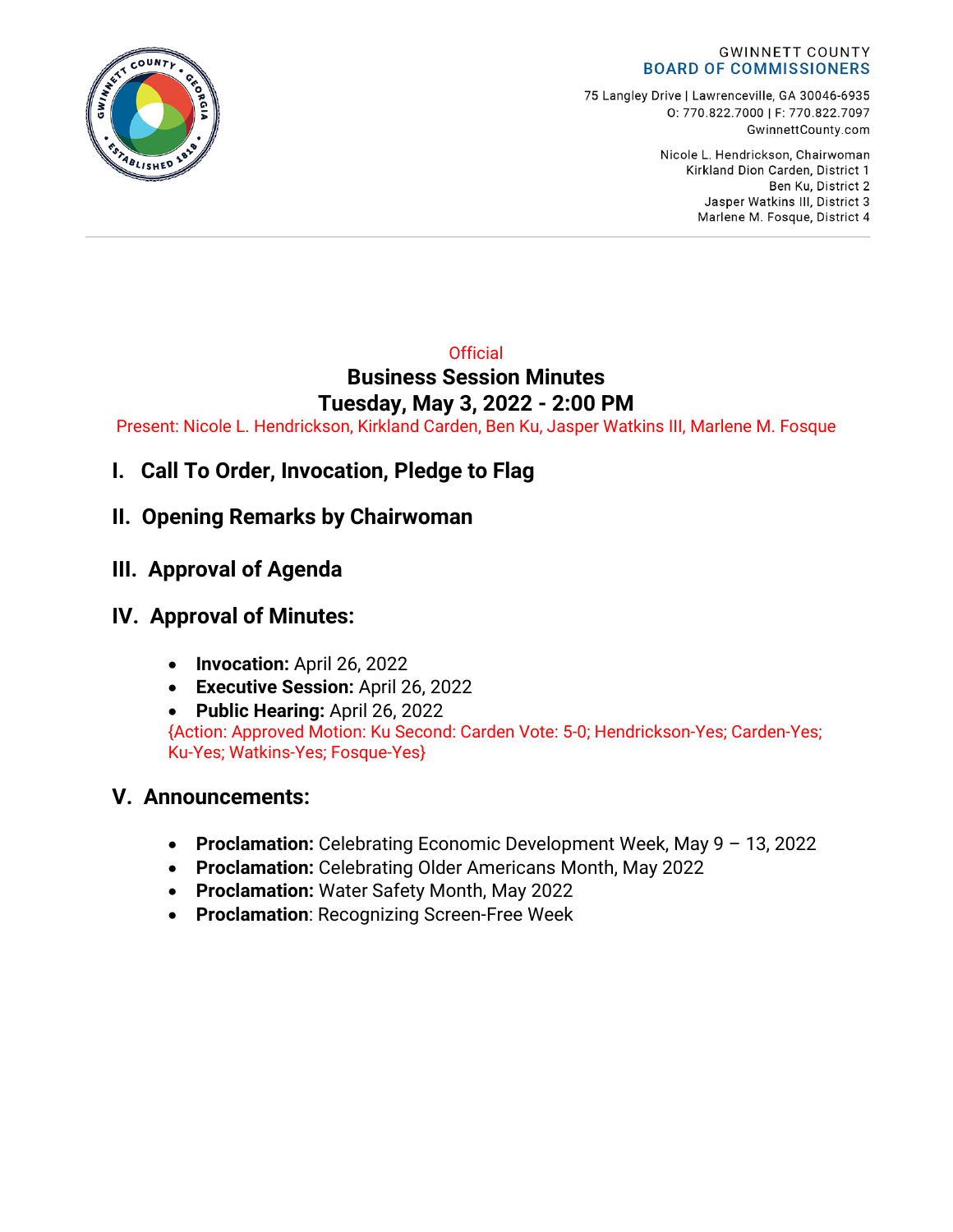## **VI. Consent Agenda**

### **A. New Business**

### **1. Multiple Departments**

**2022-0421 Approval** to renew OS021-18, purchase of trash can liners on an annual contract (June 1, 2022 through May 31, 2023), Departments of Community Services, Fire and Emergency Services, Sheriff, Support Services, Transportation, and Water Resources, with Southeastern Paper Group, Inc., using a competitively procured State of Georgia contract, base amount \$163,078.00. (Staff Recommendation: Approval) {Action: Approved Motion: Ku Second: Carden Vote: 5-0; Hendrickson-Yes; Carden-Yes; Ku-Yes; Watkins-Yes; Fosque-Yes}

### **2. Community Services/Tina Fleming**

**2022-0487 Approval/authorization** to accept a \$190,000.00 BOOST grant from the Georgia Recreation and Park Association (GRPA) in partnership with the Georgia Statewide Afterschool Network and the Georgia Department of Education; funded through the American Rescue Plan Act. Grant funds will provide reimbursement for eligible expenses associated with the Building Brains Anywhere summer enrichment program. This program is 100% funded through GRPA with no match requirement. Approval for the Chairwoman or designee to execute any and all related grant documents. Subject to approval as to form by the Law Department. (Staff Recommendation: Approval) {Action: Approved Motion: Ku Second: Carden Vote: 5-0; Hendrickson-Yes; Carden-Yes; Ku-Yes; Watkins-Yes; Fosque-Yes}

### **3. Financial Services/Buffy Alexzulian**

**2022-0434 Award RP011-22**, provide information technology and other internal auditing services on an annual contract (May 4, 2022 through May 3, 2023), to Global Solutions Group, Inc., base amount \$212,915.00 (negotiated cost savings of approximately \$800.00). Contract to follow award. Subject to approval as to form by the Law Department. (Staff Recommendation: Award) {Action: Approved Motion: Ku Second: Carden Vote: 5-0; Hendrickson-Yes; Carden-Yes; Ku-Yes; Watkins-Yes; Fosque-Yes}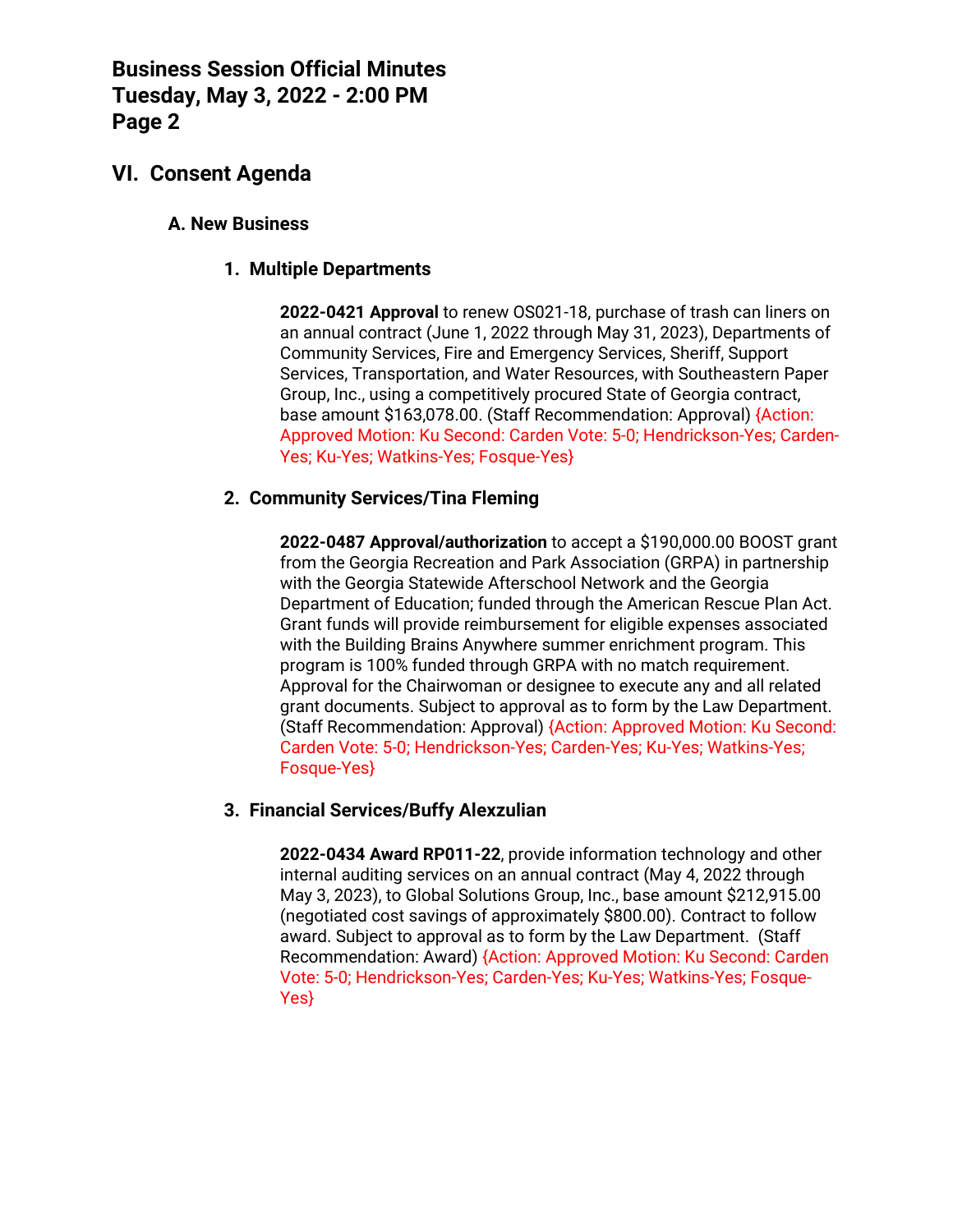## **VI. Consent Agenda**

#### **A. New Business**

#### **3. Financial Services/Buffy Alexzulian**

**2022-0435 Approval** of tax digest corrections, including changes to the digest, additions, deletions and errors discovered during the billing and collection process of the Tax Assessors and Tax Commissioner's Office. Adjustments amount to an increase of assessed value in the amount of \$1,520,660.00, a decrease in assessed value of \$7,459,080.00 for a net decrease of \$5,938,420.00 for tax years 2016 through 2021. (Staff Recommendation: Approval) (Board of Assessors Approved on April 6, 2022, Vote 4-0) {Action: Approved Motion: Ku Second: Carden Vote: 5-0; Hendrickson-Yes; Carden-Yes; Ku-Yes; Watkins-Yes; Fosque-Yes}

**2022-0422 Approval/authorization** of the March 31, 2022 Monthly Financial Status Report and ratification of all budget amendments. {Action: Approved Motion: Ku Second: Carden Vote: 5-0; Hendrickson-Yes; Carden-Yes; Ku-Yes; Watkins-Yes; Fosque-Yes}

#### **4. Fire Services/Russell S. Knick**

**2022-0436 Award OS016-22**, purchase of new SP95 aerial ladder truck, to Sutphen Corporation, \$1,439,415.53 (cost savings of \$58,350.47). This contract is funded by the 2017 SPLOST Program. (Staff Recommendation: Award) {Action: Approved Motion: Ku Second: Carden Vote: 5-0; Hendrickson-Yes; Carden-Yes; Ku-Yes; Watkins-Yes; Fosque-Yes}

#### **5. Human Resources/Adrienne McAllister**

**2022-0426 Approval** to renew RP012-19, provision of an Employee Assistance Program (EAP) and work-life services on an annual contract (January 1, 2023 through December 31, 2023), with Harris, Rothenberg International, Inc., dba Humana EAP and Work-Life Services, base amount \$212,651.36. (Staff Recommendation: Approval) {Action: Approved Motion: Ku Second: Carden Vote: 5-0; Hendrickson-Yes; Carden-Yes; Ku-Yes; Watkins-Yes; Fosque-Yes}

**2022-0428 Approval** to renew RP003-21, provision of a voluntary benefits program on an annual contract (January 1, 2023 through December 31, 2023), with ReliaStar Life Insurance Company, base amount \$844,918.68. This contract is entirely participant funded. (Staff Recommendation: Approval) {Action: Approved Motion: Ku Second: Carden Vote: 5-0; Hendrickson-Yes; Carden-Yes; Ku-Yes; Watkins-Yes; Fosque-Yes}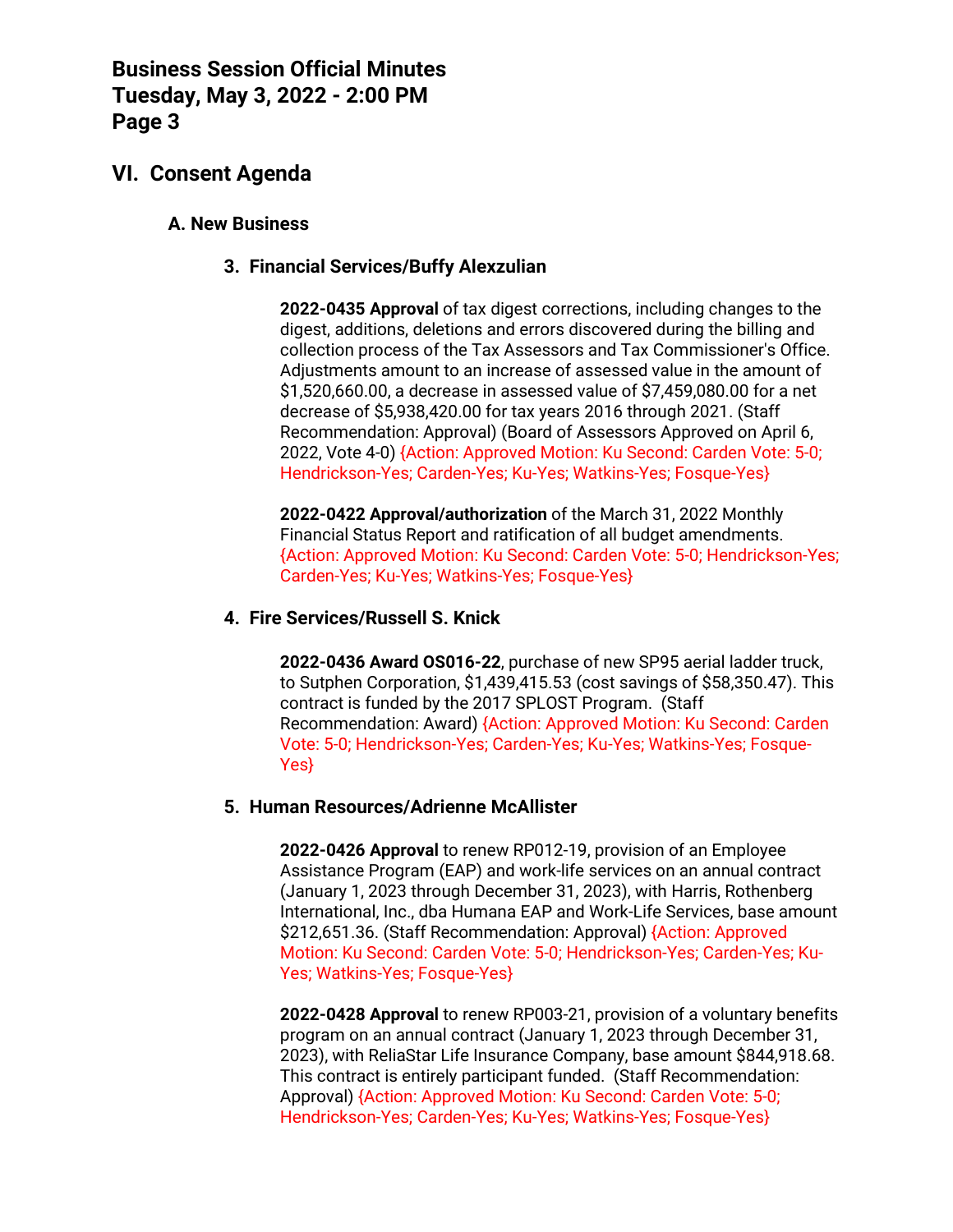## **VI. Consent Agenda**

### **A. New Business**

#### **5. Human Resources/Adrienne McAllister**

**2022-0431 Approval** to renew RP005-21, provision of life, accident and disability plans on an annual contract (January 1, 2023 through December 31, 2023), with Metropolitan Life Insurance Company dba MetLife, base amount \$3,829,541.10. This contract is funded 42% by participants. (Staff Recommendation: Approval) {Action: Approved Motion: Ku Second: Carden Vote: 5-0; Hendrickson-Yes; Carden-Yes; Ku-Yes; Watkins-Yes; Fosque-Yes}

#### **6. Information Technology Services/Dorothy Parks**

**2022-0433 Approval** to renew OS018-19, purchase of Cisco networking equipment and IT infrastructure products and services on an annual contract (July 16, 2022 through July 15, 2023), with Prosys Information Systems, Inc., using a competitively procured State of Georgia contract, base amount \$6,600,000.00. (Staff Recommendation: Approval) {Action: Approved Motion: Ku Second: Carden Vote: 5-0; Hendrickson-Yes; Carden-Yes; Ku-Yes; Watkins-Yes; Fosque-Yes}

### **7. Police Services/James D. McClure**

**2022-0425 Approval** to renew RP011-20, automated speed detection school zone safety program on an annual contract (June 1, 2022 through May 31, 2023), with RedSpeed Georgia, LLC, estimated revenue \$3,000,000.00. (Staff Recommendation: Approval) {Action: Approved Motion: Ku Second: Carden Vote: 5-0; Hendrickson-Yes; Carden-Yes; Ku-Yes; Watkins-Yes; Fosque-Yes}

### **8. Transportation/Lewis Cooksey**

**2022-0447 Award BL031-22**, provision of speed humps on an annual contract (May 3, 2022 through May 2, 2023), to Georgia Paving, Inc. and The Dickerson Group, Inc., base bid \$800,000.00. This contract is funded 37.5% by the 2017 SPLOST Program. (Staff Recommendation: Award) {Action: Approved Motion: Ku Second: Carden Vote: 5-0; Hendrickson-Yes; Carden-Yes; Ku-Yes; Watkins-Yes; Fosque-Yes}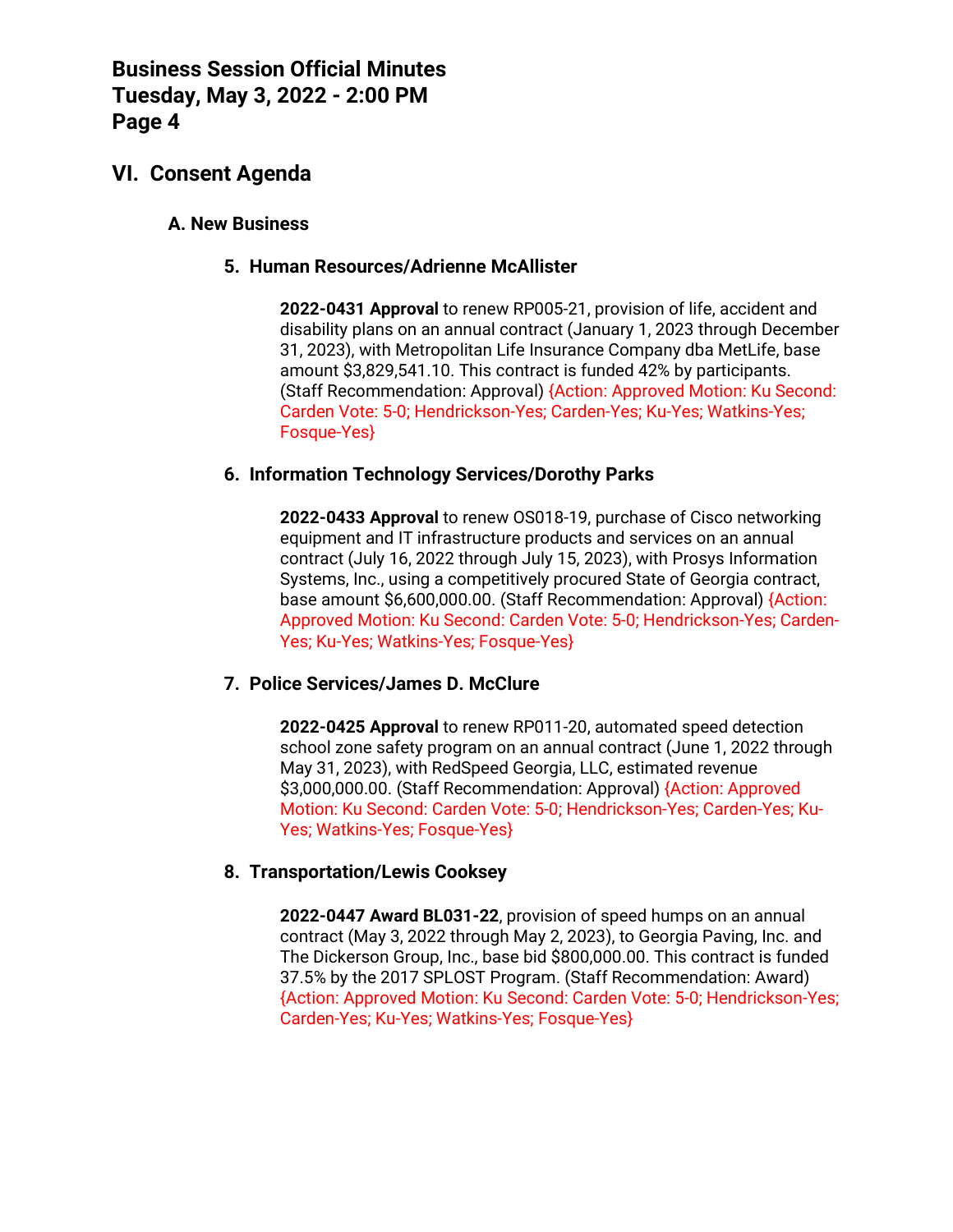## **VI. Consent Agenda**

#### **A. New Business**

#### **8. Transportation/Lewis Cooksey**

**2022-0374 Approval/authorization** for the Chairwoman to execute an agreement with the Lilburn Community Improvement District (CID) regarding the US29/SR8 Lawrenceville Highway at Ronald Reagan Parkway Intersection Improvement project. The CID has requested mast arms with a smooth black finish and has agreed to contribute \$15,000.00 to the cost of the project. Subject to approval as to form by the Law Department. {Action: Approved Motion: Ku Second: Carden Vote: 5-0; Hendrickson-Yes; Carden-Yes; Ku-Yes; Watkins-Yes; Fosque-Yes}

#### **9. Water Resources/Tyler Richards**

**2022-0370 Award BL016-22**, Middle Yellow River interceptor sewer improvements, phase I, to Site Engineering, Inc., amount not to exceed \$4,184,600.00. Contract to follow award. Subject to approval as to form by the Law Department. (Staff Recommendation: Award) (Water and Sewerage Authority Approved on April 11, 2022, Vote 5-0.) {Action: Approved Motion: Ku Second: Carden Vote: 5-0; Hendrickson-Yes; Carden-Yes; Ku-Yes; Watkins-Yes; Fosque-Yes}

**2022-0424 Award BL015-22**, provide collection services at household hazardous waste events on an annual contract (May 4, 2022 through May 3, 2023), to MXI Environmental Services, LLC, base bid \$162,000.00. (Staff Recommendation: Award) {Action: Approved Motion: Ku Second: Carden Vote: 5-0; Hendrickson-Yes; Carden-Yes; Ku-Yes; Watkins-Yes; Fosque-Yes}

**2022-0438 Award OS013-22**, provision of products and services for Perrin/Evoqua brand J-Press filters on an annual contract (May 4, 2022 through May 3, 2023), to Evoqua Water Technologies, LLC, base amount \$475,000.00. (Staff Recommendation: Award) {Action: Approved Motion: Ku Second: Carden Vote: 5-0; Hendrickson-Yes; Carden-Yes; Ku-Yes; Watkins-Yes; Fosque-Yes}

**2022-0391 Approval** to renew OS002-19, purchase of products and services for Xylem/Flygt submersible pumps on an annual contract (May 21, 2022 through May 20, 2023), with Xylem Water Solutions USA, Inc., base amount \$1,700,000.00. (Staff Recommendation: Approval) (Water and Sewerage Authority Approved on April 11, 2022, Vote 5-0.) {Action: Approved Motion: Ku Second: Carden Vote: 5-0; Hendrickson-Yes; Carden-Yes; Ku-Yes; Watkins-Yes; Fosque-Yes}